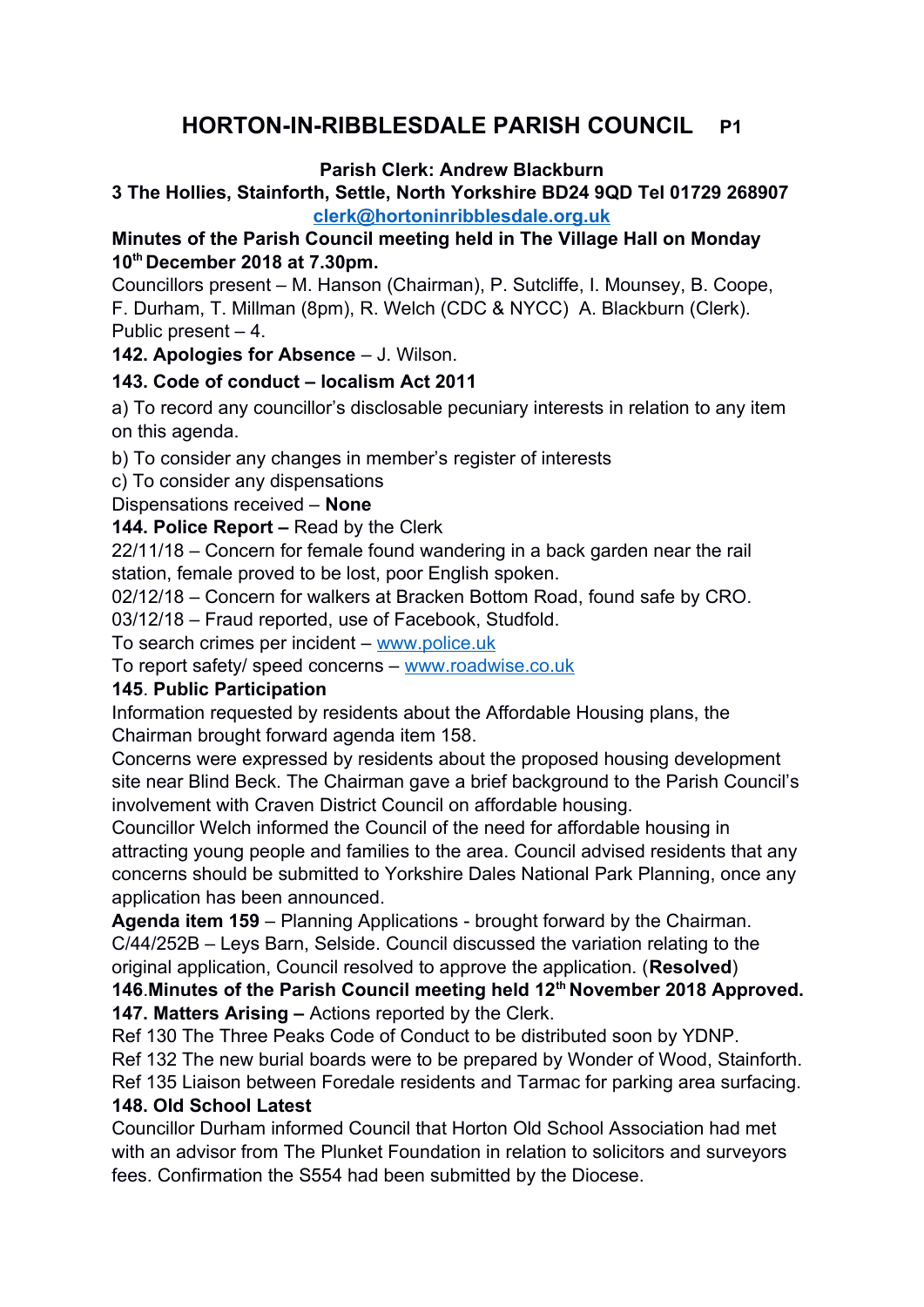## **Minutes of the Parish Council meeting held in The Village Hall on Monday 10th December 2018 at 7.30pm. P2**

#### **149. Exhibition Governors – vacancy.**

The vacant parish council position on the School Exhibition Governors was discussed, Andrew Blackburn was elected as the PC representative,

Prop - P. Sutcliffe, sec – I. Mounsey (**Resolved**)

**Action –** Clerk to inform the Exhibition Governors.

# **150. Helwith Bridge Picnic Site – Trees.**

The Clerk informed Council that the trees had now been planted at the site by Yorkshire Dales Millennium Trust and utilised volunteers to assist the planting.

Aftercare was now in the hands of the PC, strimming around sapling bases annually.

## **151. Website – Chairman Email**

Council discussed the two year offer from Wix.com (£171 + VAT).

Council resolved to approve the purchase. (**Resolved**)

Website Emails were discussed.

**Action** – Clerk to explore costings.

## **152. Defibrillator – Selside.**

Prices for a second defibrillator within the parish were discussed by council, due to a larger financial impact experienced this year, council deferred the purchase of a second unit.

## **153. Dinsdale Graves, Funds transfer – Maintenance & Marble Edge.**

Council approved the transfer of £120 from the Dinsdale account to the current. Council resolved to approve the re-setting of marble edging £60 (**Resolved**) **Action** – Clerk to contact contractor.

# **154. Budget Review & 2019-20 Precept**.

The Clerk presented Council with a graph of projected income & spend to March 2019, forecast of yearly spend, cash book for large item spend.

The Council resolved to set the precept at £10,558 (4%).(**Resolved**)

#### **155. Insurance Quote.**

Council resolved to accept the insurance renewal quotation from Came & Company, £280 (**Resolved**). **Action** – Clerk to ensure cheque for January meeting.

# **156. Second Electronic Speed Sign, Post.**

The Council was having difficulty in attracting a second land owner to give permission for the sign post, Council to continue exploring possibilities.

#### **157. Grass Cutting**

Checking of grass cutting before payment must be adhered to, as is any work done on behalf of the Council. **Action** Clerk to check all work undertaken before payment

**158. Report from Affordable Housing Meeting with CDC.** - item taken within 145.

# **159. Planning Applications –** item taken after 145.

# **160. Correspondence received.**

Headstone Applications – Burial Ground (Council approved)

E-ON – Price increase 23%

Craven Swim Challenge

Dark Skies Festival – Feb to Mar 2019

Skipton & Ripon Constituency Committee.

Julian Smith MP – Constituency Surgeries.